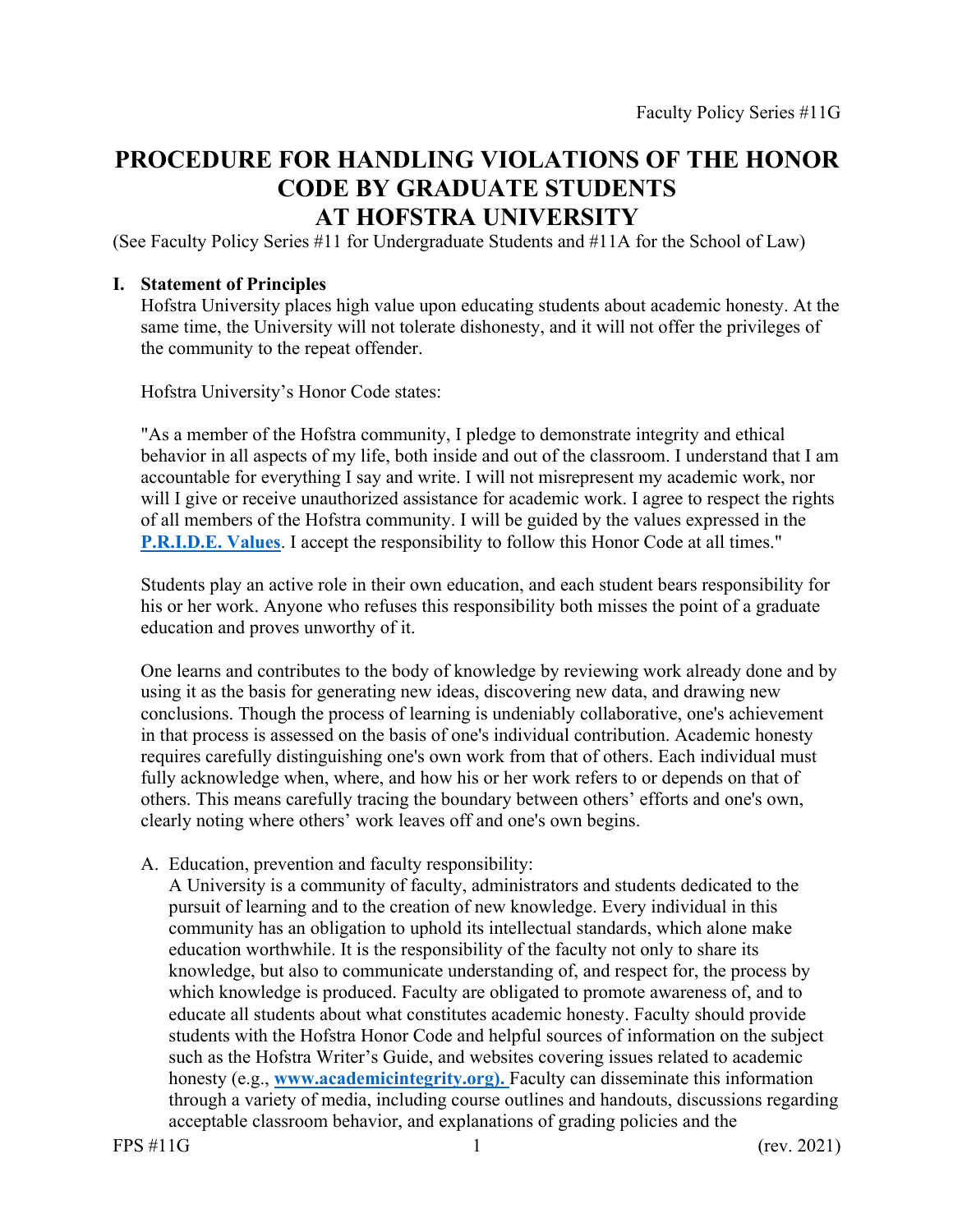consequences of dishonesty. Faculty are also asked to encourage students to take advantage of structured opportunities to learn about academic honesty such as workshops offered by the Writing Center. And, faculty should teach by example, with instructors' teaching materials including appropriate citations. Such educational efforts will foster a cooperative climate that deters instances of academic dishonesty.

To assure impartiality in the classroom, instructors should provide students with an explicitly stated grading policy. Such a grading policy may also include an academic honesty policy, which provides for specific penalties for certain academic honesty violations.

When deciding how and when to disseminate the ethics and processes by which knowledge is produced, faculty are encouraged to use their judgment and to confer with their colleagues in arriving at a conclusion as to what constitutes a reasonable penalty that is neither too harsh nor too lenient.

To ensure that the University appropriately responds to students who repeatedly violate the principles of academic honesty, it is incumbent upon faculty to report all violations by completing the "Honor Code Violation Report" (see Section III C.).

#### B. Students' responsibility

particular field of study. The academic community assumes that work of any kind--whether a research paper, a critical essay, a homework assignment, a test or quiz, a computer program, or a creative assignment in any medium--is done, entirely and without assistance, by and only for the individual(s) whose name(s) it bears. If joint projects are assigned, then the work is expected to be wholly the work of those whose names it bears. If the work contains facts, ideas, opinions, discoveries, words, statistics, illustrations, or other elements in any media form (including electronic) that are beyond the assumption of being common knowledge, these must be fully and appropriately acknowledged, following a prescribed format for doing so. They may be acknowledged through footnotes, endnotes, citations, or whatever other means of accreditation is acceptable according to the format prescribed in that

Students must understand that it is not enough to identify the source of quoted material; it is also necessary to indicate when one is paraphrasing (restating in other words) material found in a source. Thus, the use of other's ideas as well as their words needs to be acknowledged. The standard guides in these matters are the *Publications Manual of the American Psychological Associatio*n for the social sciences, *Style and Format: The CBE Manual for Authors, Editors, and Publishers* for the natural sciences, *MLA Handbook for Writers of Research Papers and Chicago Manual of Style* for the humanities. Individual programs may designate more discipline-specific style manuals.

Students bear the ultimate responsibility for implementing the principles of academic honesty. A student who is having difficulty meeting course deadlines, or difficulty completing an assignment for any reason, is urged to speak to his or her instructor, since there is always an alternative to acting dishonestly. A student who commits any act of academic dishonesty, including knowingly helping another student to commit such an act, is rejecting the responsibility that is inherent in the pursuit of learning and may forfeit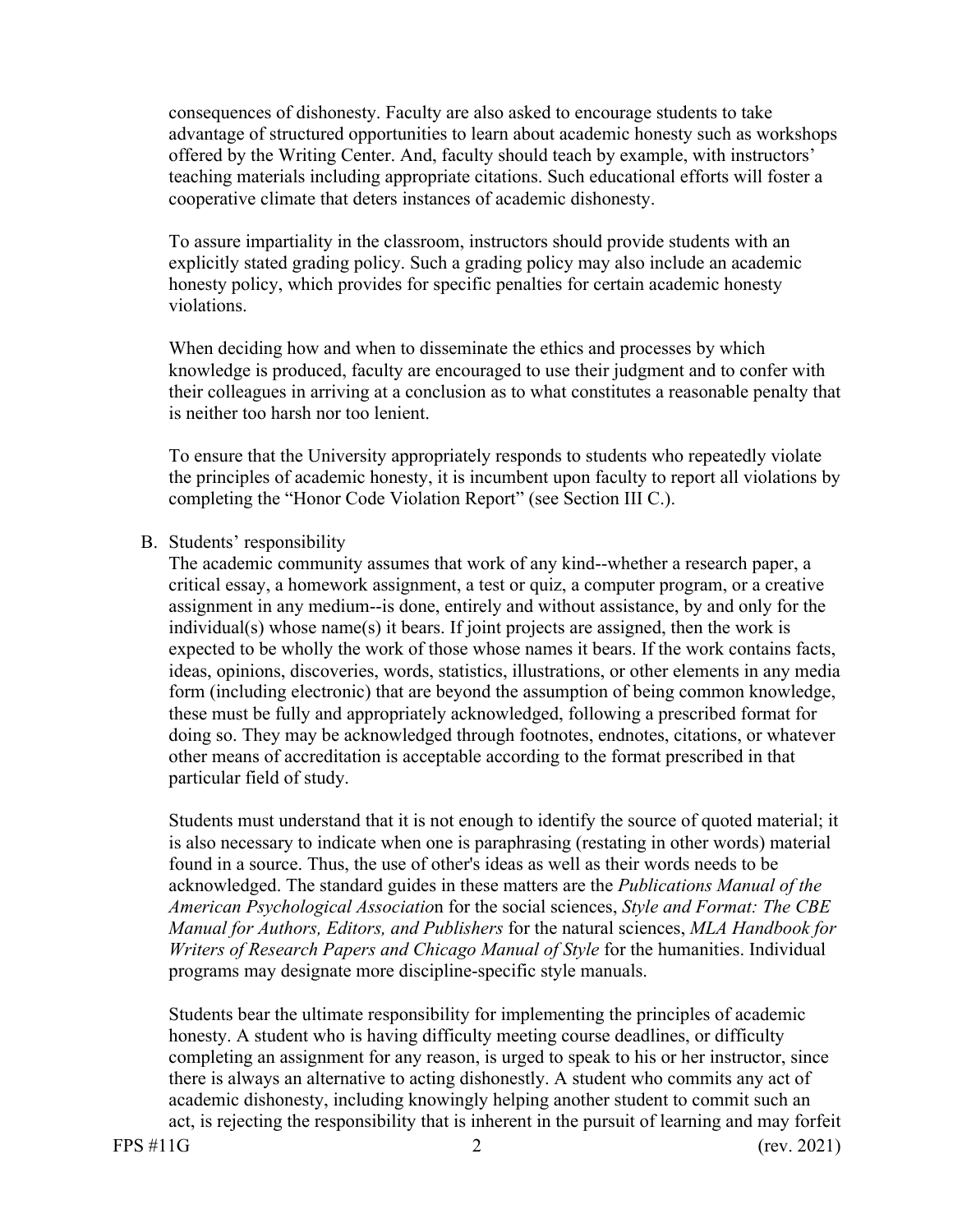the right to remain a member of the academic community, particularly if he or she is unwilling or unable to recognize the seriousness of the offense and fails to demonstrate such recognition by abstaining from further violation of academic propriety.

#### **II. Violations**

Any violation of the principles outlined above constitutes academic dishonesty. Indeed, it is important for students to avoid even the appearance of dishonesty. In simplest terms, academic dishonesty refers to using unauthorized assistance or making false representations in work submitted for academic credit or knowingly helping others to use unauthorized assistance or make false representations in such work. An instructor or program faculty may prepare a specific academic honesty policy, which includes specific penalties for certain violations. The following is a partial list of such violations and is not exhaustive:

#### A. Violations Regarding Exams:

- 1. obtaining unauthorized information concerning an exam and/or giving such information to another student;
- 2. communicating with anyone, other than the exam proctor, while taking an exam;
- 3. helping another person to cheat on an examination;
- 4. reading or copying another student's examination sheet, test booklet, or computer screen during an exam;
- 5. possessing unauthorized materials or tools (such as books, cellphones, calculators, electronic hand-held devices, computers) in the examination room during an exam and/or consulting such materials or tools during an exam;
- 6. without proper authorization, beginning an exam before the prescribed time or continuing to work on the exam after the prescribed time;
- 7. failing to submit all examination materials at the end of an exam or removing examination materials from the exam room without the proctor's or faculty member's approval;
- 8. having another person take an exam in one's place;
- 9. submitting work produced with unauthorized collaboration or assistance;
- B. Violations Regarding Plagiarism:
	- informative citations, such as either quotation marks or an indented block quotation;<br>2. paraphrasing someone else's words or work without appropriate citation:<br>3. using paid "research services" or "contract cheating" sour 1. copying or substantially copying someone else's words without using appropriate
	- 2. paraphrasing someone else's words or work without appropriate citation:
	-
	- 4. copying from homework or test "help" or "tutoring" websites;
	- 5. copying from another's term paper or computer files;
	- 6. submitting work produced with unauthorized collaboration or assistance;
	- 7. fabricating sources.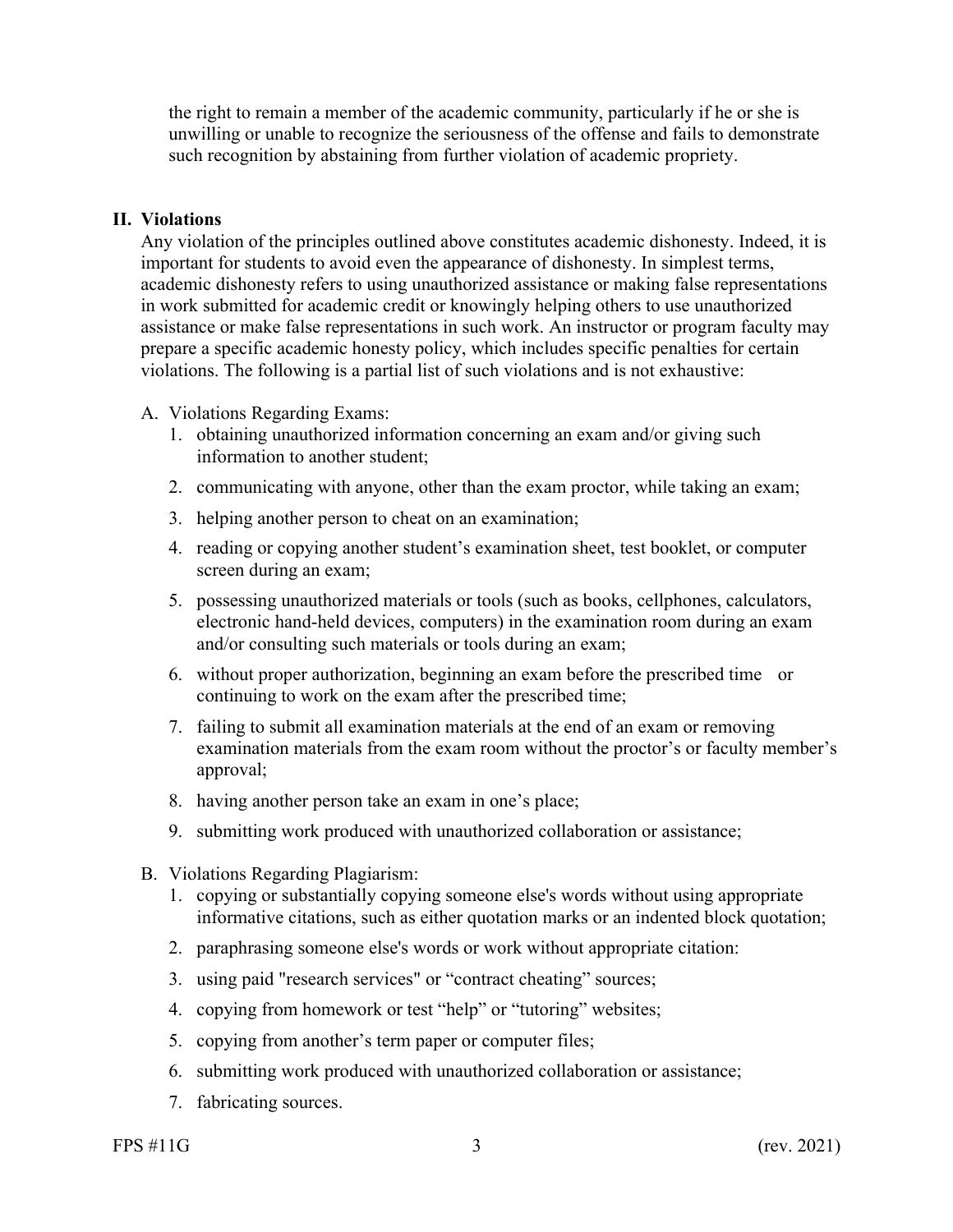- C. Other Violations:
	- 1. submitting the same or a significantly similar work for credit in more than one course without the consent of the faculty members involved;
	- 2. falsifying experimental data;
	- 3. using computer programs or data without proper authorization or acknowledgment;
	- 4. making academic work available to others to present as the recipients' own;
	- 5. making someone else's academic work available to others, including course material such as exams or answers to assignments;
	- 6. helping another person to cheat on an assignment;
	- 7. submitting work produced with collaboration or assistance unauthorized by the faculty member.

### **III. Procedures for Handling Violations**

The names of all students involved in academic dishonesty issues shall be held confidential.

- A. The instructor has an obligation to inform a student as soon as possible that a violation of academic honesty may have occurred. The faculty member should explain the nature of the alleged offense, inquire into the student's knowledge of its character and seriousness, ascertain the student's motivation, and take into consideration any relevant information the student wishes to provide. If after a good-faith effort such a discussion cannot take place, the faculty member must proceed with filing the "Honor Code Violation Report," as detailed in III.C. below. The student may appeal this charge and/or penalty as outlined in Section IV.
- B. Once a faculty member determines that a violation of the Honor Code has occurred, the instructor shall assess the course penalty according to the following criteria:
	- 1. Graduate students guilty of gross and unambiguous violations of academic honesty (e.g., cheating on exams or graded projects, quoting a substantial portion of a source verbatim without citation) shall fail the course and be subject to suspension or dismissal by action of the Provost.
	- 2. Predetermined academic honesty policy If the instructor or program faculty previously distributed to students in writing a predetermined academic honesty policy, which includes specific penalties for certain violations, then the instructor should abide by the provisions of this policy.
	- 3. Graduate students guilty of violations that require a more sophisticated understanding of the use of sources and development of an authorial voice shall be subject to a range of penalties including rewriting the assignment, failure of the assignment, failure of the course, or suspension/dismissal from the University. Such offenses include: a) reproducing the ideas of another (but not the precise language with which those ideas were previously expressed) without citing the source, b) presenting a paraphrase (with citation) that so closely resembles the language of the original that it fails to put the concepts in the student's own words, and c) copying text from a web source without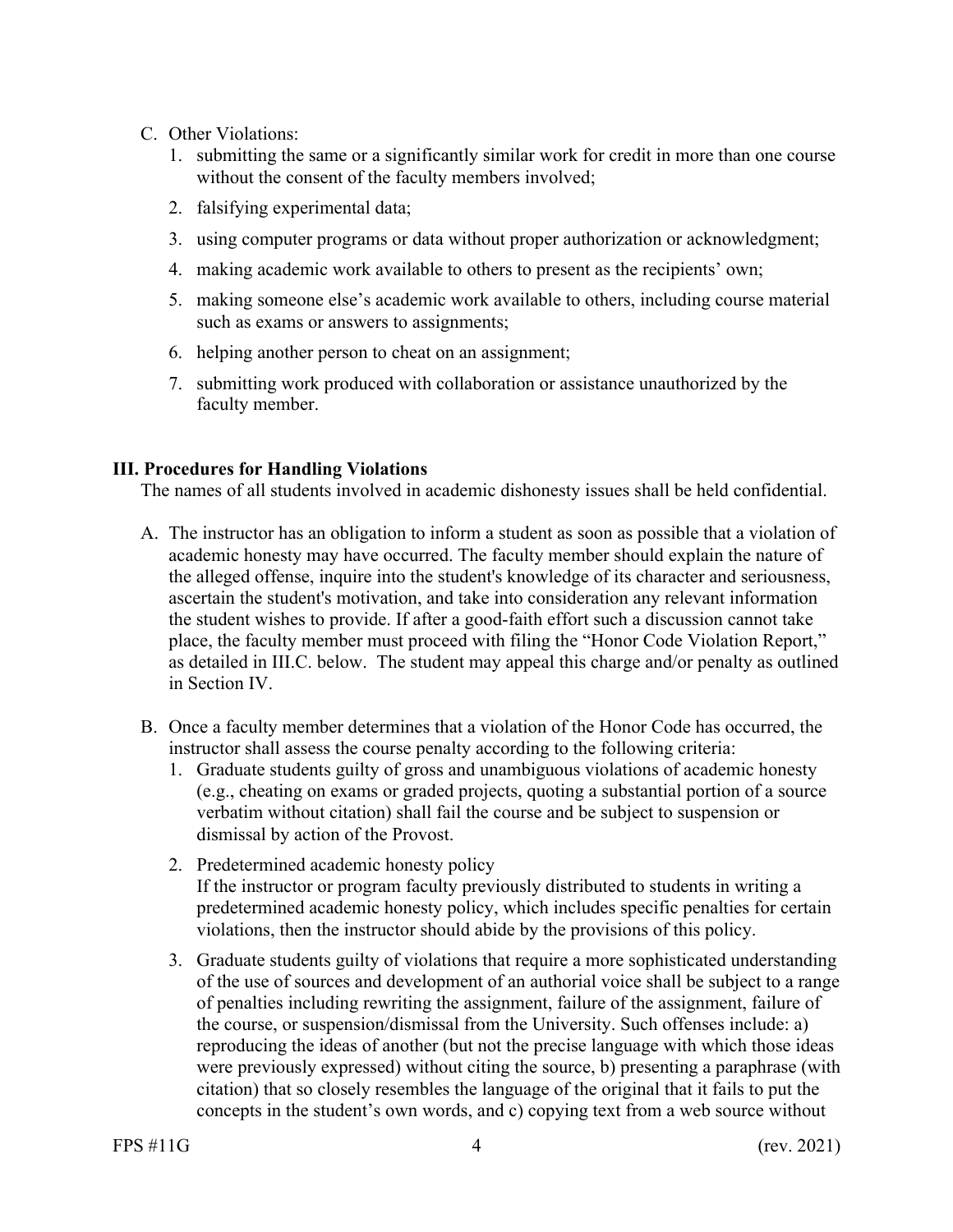citation. In cases in which the grade of F is awarded for the course, the student may not withdraw from the course.

- 4. Consultation and Assessment: Before a penalty for an infraction is imposed, the faculty member should attempt to assess the appropriateness of the penalty. Faculty are also encouraged to confer with their colleagues in arriving at a conclusion as to what constitutes a reasonable penalty that is neither too harsh nor too lenient.
- C. The instructor must complete the "Honor Code Violation Report," which automatically notifies the Provost and the Dean of Students, within ten (10) days of the date of the determination of the infraction. Within this same time frame, the Provost's office must again notify the student and the appropriate academic dean, that a report has been filed. The Honor Code Violation Report will be filed exclusively in the Provost's Office and the Dean of Students Office until the student graduates. The Provost's Office will notify the student of their right to appeal and provide the student with a copy of the report.
- D. A graduate student who commits a gross and unambiguous violation or a second violation of academic honesty shall be subject to suspension or dismissal by action of the Provost. The Office of the Provost shall electronically inform the student of both their status and their right to appeal.

## **IV. Right of Appeal**

- A. The student has the right to appeal, within seven (7) business days, a charge of academic dishonesty, the grade resulting from the charge, or a suspension/dismissal decision. The student can appeal based on the following grounds: a) the evidence does not adequately prove that the student violated academic honesty; b) new evidence has come to light; c) the penalty imposed was not appropriate, reasonable, just, and consistent with the guidelines in this Faculty Policy Series; d) proper procedures were not followed in the case.
- B. Upon receipt of notification from the Office of the Provost, the student has seven (7) business days to appeal to the Office of the Provost a charge of academic dishonesty, the grade resulting from the charge, or a suspension/dismissal decision via **[Provost@hofstra.edu](mailto:Provost@hofstra.edu).** The Provost shall review the appeal and the procedures followed up to that point. The Provost shall see that any procedural violations are remedied and attempt to mediate a resolution of the dispute.
- C. If resolution is not achieved, the Provost will appoint an Ad hoc Board of Appeals and schedule a hearing in seven business days. This hearing will be held within 21 business days, at the earliest date possible within the academic calendar. The Ad hoc Board of appeals will consist of three (3) voting members chosen from the Honor Board, including one (1) graduate student, one (1) academic administrator, and one (1) faculty member. In addition, the Ad hoc Board of Appeals will contain four (4) non-voting members including a representative from the Provost's office (who chairs the Ad hoc Board of Appeals), Student Affairs, the Dean's office in the school or college where the alleged violation was said to have occurred, and the department (normally the Department Chair) where the alleged violation was said to have occurred. The graduate student